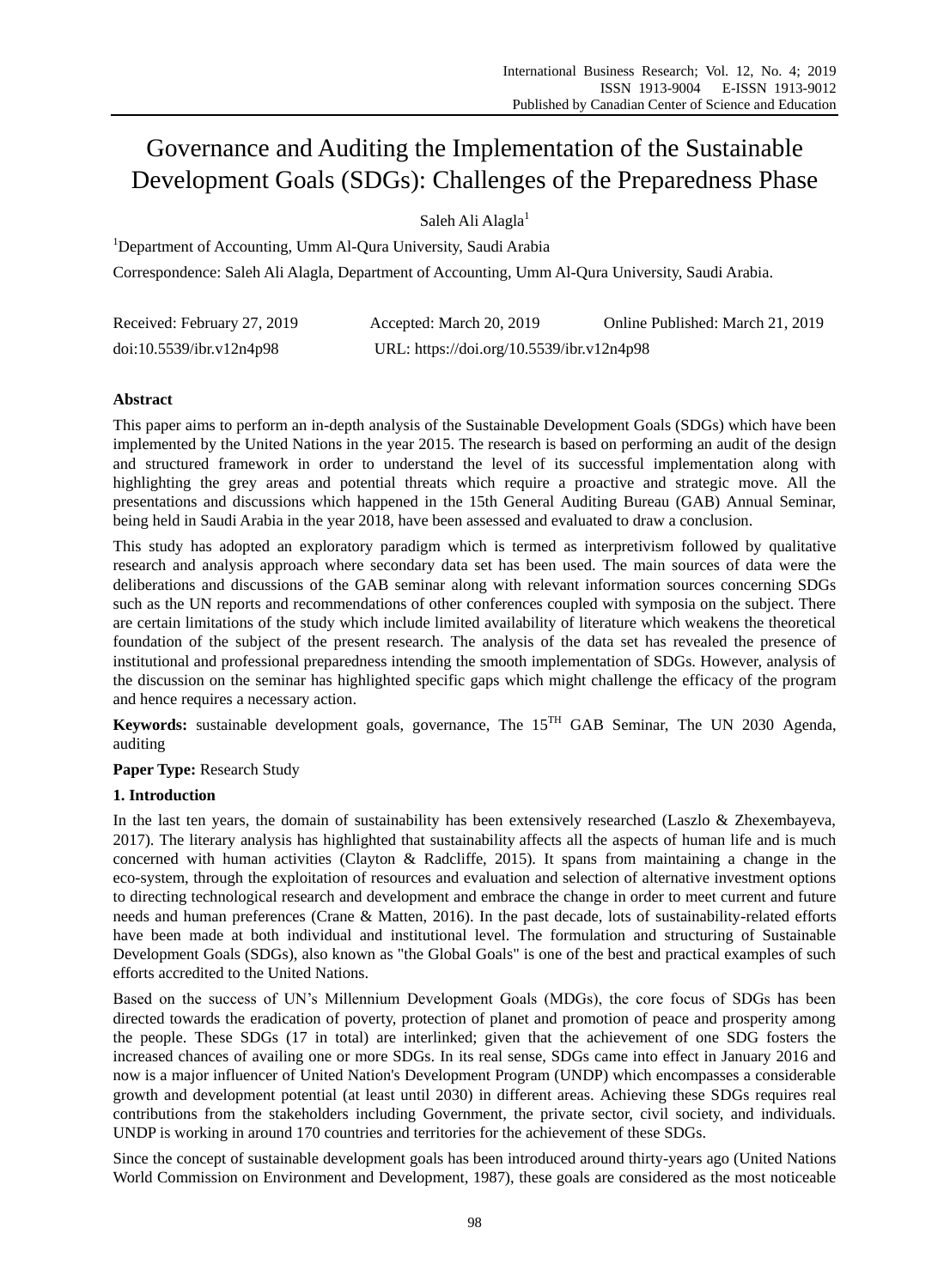hub of departure for leveraging many dimensions of environmental and human development ambitions. The issue is still alive and dynamic so that General Assembly at the United Nation"s has included it in its meeting agenda – being held in 2017 - as one of the core discussion points.

Over the years, sustainable development goals (SDGs) attracted the attention of researchers (Biermann et al., 2017; Hak et al., 2015; Holden et al., 2017). The role of accounting in advancing sustainable development in the countries is a vital SDG theme that emerged over time (Guthrie et al., 2010). However, there is little research that investigates issues related to auditing and monitoring of the implementation of SDGs in its new format. In the last three decades, considerable efforts have been made in the area of development of supreme audit institutions (SAIs) so that SDGs and their implementation can be harmonized (Reichborn-Kjennerud & Johnsen, 2018). One such effort is the development of an international body which is called the International Organization of Supreme Audit Institutions (INTOSAI). The said institution provided an institutional framework for supreme audit institution "*to promote development and transfer of knowledge, improve government auditing worldwide and enhance professional capacities, standing and influence of member SAIs in their respective countries"* (INTOSAI, 2019). For achieving specific goals, INTOSAI works in coordination with the United Nations and member countries' SAIs.

In Saudi Arabia, the General Auditing Bureau (GAB) is the representative of the Kingdom in the INTOSAI. GAB organizes seminars and workshops with a view to exchange knowledge and experience and to harmonize the auditing process. One such event is the 15th GAB Annual Seminar named as *"Auditing the Implementation of Sustainable Development Goals (SDGs): Challenges and Issues of the Preparedness Phase"*, hereafter referred as the "15<sup>th</sup> GAB Annual Seminar" or "the Seminar". It was held on the 6<sup>th</sup> of May 2018 in Riyadh, Saudi Arabia. It was an international forum where the GAB, the UN and INTOSAI worked together for supporting SAIs implementation internationally. Furthermore, this meeting ensured to successfully achieve the desired momentum by auditing the process at all levels. It also provided a platform for getting an in-depth understanding of the interrelated functions of the SAIs, INTOSAI, and UN. Several discussions related to the current themes as well as challenges were being organized; the main aim of which was highlighting the positive and negative aspects of SDG implementation at both national and international level.

The present research study intends to perform an in-depth evaluation of the institutions in order to understand their structural and professional mechanisms coupled with highlighting the challenging aspects which might hinder the performance efficacy to a great extent. Besides that, the research aims to analyze the phenomenon and hence propose all possible strategic frameworks which can bridge the identified gaps.

The research has been divided into different sections. It begins with an introduction which is followed by a well structure literary analysis. The third chapter has detailed methodological interventions which have been adopted to conduct the study. Finally, Synthesis of research symposia, discussions and research papers that were presented in the research conference have been included along with conclusion and recommendations.

#### **2. Background Review of the SDGs**

Before indulging in the evaluation of SDGs, their implementation and auditing, it is important to understand what SDGs are and the need for SDGs. In 2015, the UN and its member states, jointly established an ambitious and long-term plan, entailing broad issues by adopting the 2030 SDGs agenda. The UN declaration pledges that no one should be left behind and emphasizes that it is primary responsibilities of the member governments that they should assume primary responsibility to evaluate the national and regional performance targets and ensure that these plans should be implemented in their letter and spirit so that by the year 2030 SDGs can be achieved.

Brissett (2018) emphasized the importance of SDGs and argued that SDGs would contribute to bringing social change by elevating poor states and by universalizing the global economic system. The recognition of key economic and environmental problems of the less developed countries may eradicate these problems and reduce the power and wealth gap between the rich and the poor. Mawdsley (2018) calls attention towards the role of the private sector and suggested that in addition to public sector investor in SDGs, the need for private sector involvement and financing is also important. Such involvement would convert spending from "billions to trillions' and would be beneficial for private sector enterprises. On the national level, when private sector enterprises involve themselves in SDGs, it would reduce the burden on the public sector and decrease reliance on non-state factors.

SDG implementation is a highly complex phenomenon entailing different challenging situations and aspects which are particularly related to professionalism, innovation, setting benchmarks and effective implementation of International Standards of Supreme Audit Institutions as being put forth by INTOSAI (2016). As an outcome, the Forum of INTOSAI Professional Pronouncements (FIPP) developed the overall process and further took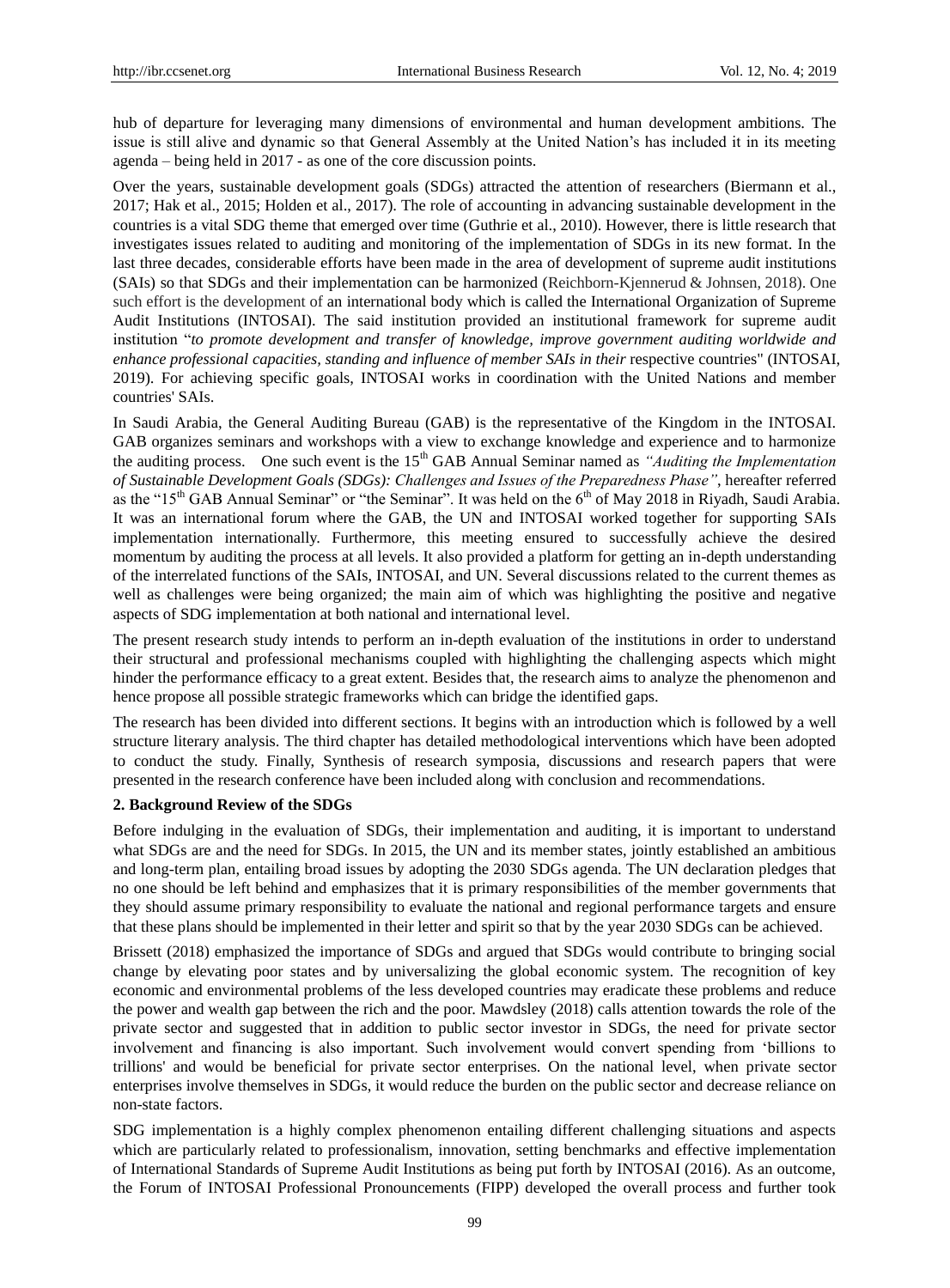many initiatives to process it. The technical experts of FIPP took responsibility for content development, consistency, and quality of IFPP. INTOSAI (2016) urged stakeholders that an on-going focus on improving professional pronouncements and standard-setting processes will ensure a high degree of capacity development along with ensuring an increased level of performance. For this, INTOSAI has to promote the use and implementation of ISSAIs.

The revision and the standard setting projects of INTOSAI are expected to end in 2019. INTOSAI (2017) conducted a symposium in Vienna and discussed opportunities and challenges of digitalization, open data, and data mining. Where development related to information and communication technologies are creating opportunities, the massive information generation is creating challenges for determining qualified audit-related information. This calls for increased involvement and role of SAIs for maintaining the quality of information through their audits.

After presenting an account of SDGs, the need for implementation and associated challenges, the next step in the process is to analyze auditing and associated challenges. Sachs & Schmidt (2017) highlighted the importance of evaluating the level to which performance targets and the mechanism for analyzing such level. They suggested that the commitment of the member state governments to the SDGs necessitates the auditing of the communication of the SDGs guidance and the preparedness for implementation, and the sharing of learning experiences. This necessitates the national SAIs to play a key role in their respective jurisdiction and the involvement of INTOSAI as an international partner to the United Nations. Moreover, national SAIs can contribute by tracking progress and monitoring implementation for identifying improvement opportunities.

As part of the enhancement of auditing capacities, the two support bodies of INTOSAI, INTOSAI Development Initiative (IDI) and the Knowledge Sharing Committee (KSC), raise awareness by exchanging knowledge and experience, for supporting and encouraging SAIs in SDGs implementation. Such support comes in the form of intensive training courses, satellite and partnership programmes, training workshops and organizing related events. An example of this is INTOSAI's congress in Abu Dhabi. It identified four approaches through which INTOSAI and SAIs can participate in the achievement of the SDGs, namely, (1) evaluate member states' readiness (2) audit performance (3) participate in achievement and (4) prospects towards best practices ( $22<sup>nd</sup>$ INCOSAI Report).

Research of Yonehara et al. (2017) argued that the achievement of SDGS relies mainly on practice-based monitoring and evaluation. Earlier, Bamberger et al. (2016) argued that instead of delaying it 2030, one should periodically review and audit the implementation process of goals and policies. Since the process of monitoring and evaluation in the first-phase is crucial as stakeholders are rushing towards the development and implementation of SDGs. Yonehara et al. (2017) re-conceptualizes the developmental matters of each phase and divided the SDGs program into three phases (table 1).

| <b>Phase</b>                                                                                  | <b>Activities</b>                         | <b>Evaluation Concern</b> |
|-----------------------------------------------------------------------------------------------|-------------------------------------------|---------------------------|
| Phase $1(2016-2020)$                                                                          | Planning and initiation of major programs | -Proactive evaluation     |
|                                                                                               |                                           | -Evaluability assessment  |
| Phase $2(2021-2025)$                                                                          | modification,<br>continuation.<br>Project | -Monitoring               |
|                                                                                               | improvement, addition                     | -Formative evaluation     |
| Phase $3(2026-2030)$                                                                          | Project completion                        | -Outcome evaluation       |
|                                                                                               | Follow-up                                 | -Impact evaluation        |
| $\sim$<br>$\sim$ $\sim$ $\sim$ $\sim$ $\sim$ $\sim$<br>$\mathbf{v}$ $\mathbf{v}$ $\mathbf{v}$ |                                           |                           |

Table 1. Phases for SDGs evaluation

Source: Yonehara et al. (2017)

Since the first phase has been concluded successfully, so one of the significant steps at this stage has been identified as performing an analysis of the preparedness level which will help in identifying the structural gaps and shortcomings while ensuring the development of coherent and well-versed programs in the future. Referring to work of Yonehara et al. (2017) and table 1, once SDG related programs, the analysis has identified a dire need of developing a stringent and robust monitoring system to evaluate the effectiveness, efficiency, and economy of the projects. This calls for the development and testing of monitoring and evaluation frameworks so that results can be substantiated.

Moreover, the situation also calls for the development of results and effect assessment related to target outcomes. Spangenberg (2017) argued that SDGs are diverse and have many inherent contradictions, so an impact monitoring and evaluation framework is needed. One has to look at the driving forces, pressures, states, impacts, and responses for looking at the challenges. In the case where the assessment fails to derive the desired outcomes, the next step would the evaluation of implementation aspects to identify any needed up gradations adhering to the situational requirements.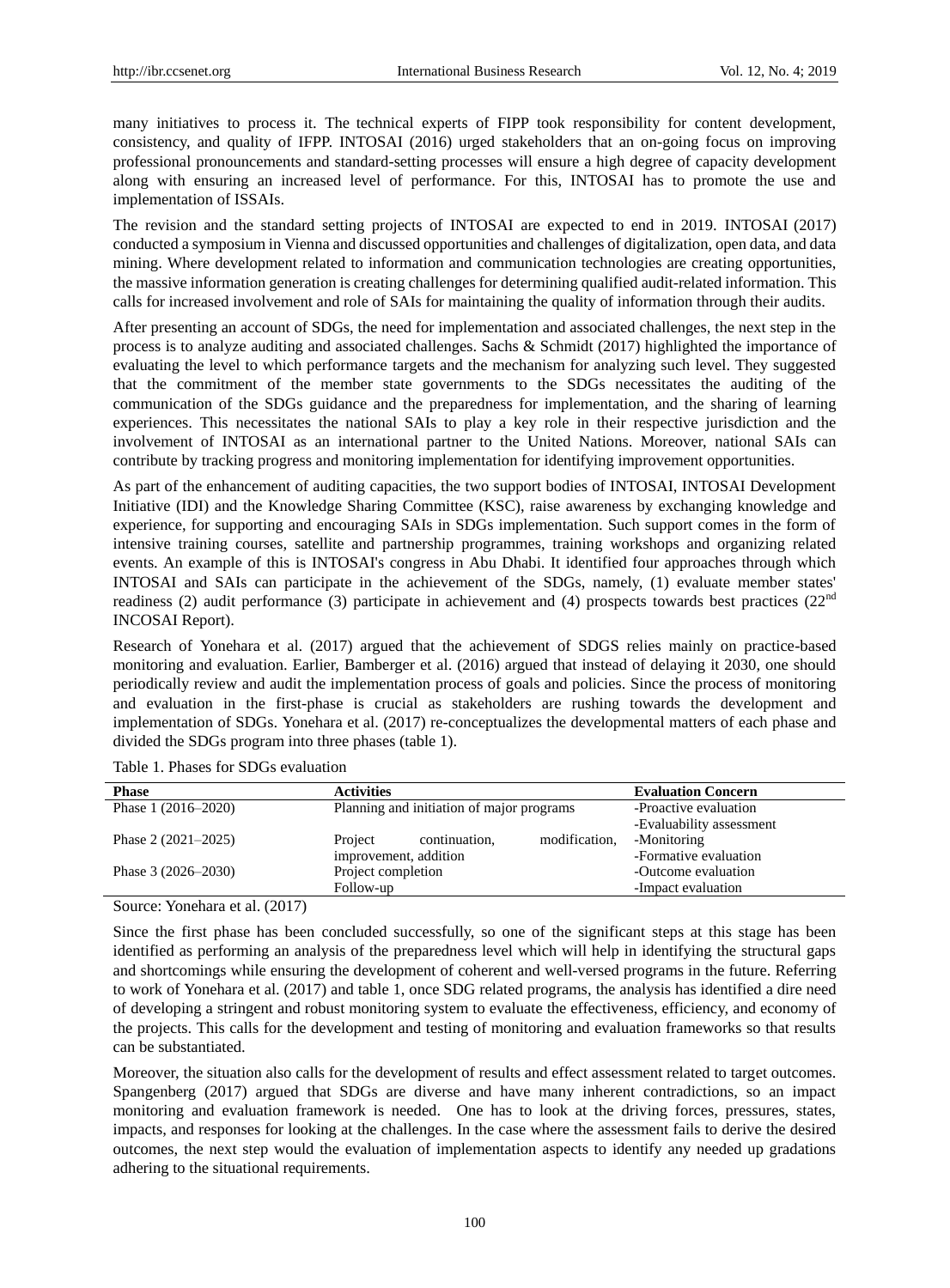#### **3. Methodology**

The research has been focused on understanding and evaluating the implication of SDG in coherence with the structured plan which was designed in 2015. The discussions and seminars continued in 2016 at INCOSAI (Abu Dhabi) and the 2017 UN / INTOSAI symposium. The core theme of 15<sup>th</sup> GAB seminar was an evaluation of challenges and issues that SAIs had to tackle during the preparedness phase. This study aimed at updating the state of challenges faced in the preparedness phase and used secondary data obtained from previous conferences, seminars, congresses and symposiums on auditing of the implementation of SDGs particularly by INTOSAI and its affiliate organizations or partners.

The research has been conducted following a secondary data approach within the context of interpretivism paradigm. The existing discussions, panel arguments as well as presented points have been analyzed in order to perform an audit of the preparedness activities. As a direct participant in the seminar, the researcher had gained knowledge about all the staged of preparedness which helped in further evaluating and assessing the data set while contributing to authenticity, reliability, and validity of the subjected research. Additionally, the proceedings of the seminar were electronically recorded and were made available to the attendees on request. The researcher used the recorded proceedings and identified key themes and related discussion.

Following 22<sup>nd</sup> INCOSAI Congress and the 24<sup>th</sup> Symposium, in 2017, 15<sup>th</sup> GAB seminar was held in Saudi Arabia. The seminar aimed at extending the discussion on the audit and follow-up of SDGs through the provision of a platform for gathering senior officials and experts from an international and regional organization, local government and other concerned stakeholders who are involved in the implementation and audit of SDG. The core data for analysis was obtained from the discussions and talks delivered at  $22<sup>nd</sup>$  Abu Dhabi INCOSAI, the  $24<sup>th</sup>$ Vienna INTOSAI Symposium, and the 15<sup>th</sup> Riyadh GAB Seminar. The secondary data, analysis and results or findings depend on the common ground as well as the divergence among the data sources. Moreover, it should be noted that the data are discussions, deliberations, recommendations or declarations that ensued from panel discussions and debates, and hence, the absence of presented papers might have a limitation of not being quoted or referenced.

Since the researcher had participated in the conference as an organizer, the opportunity to be included in all the activities and stages doubled the effectiveness of conducting this research along with increasing the reliability spectrum of the study. The opportunity to plan, convene, organize and follow the 15<sup>th</sup> GAB seminar added to the researcher"s existing knowledge base. Acting in the senior role, the researcher had the opportunity of interacting with the key speakers and moderately related sessions.

Three key themes that were identified in the seminar were (1) evaluation of the current state of institutions and professional mechanisms for the implementation of SDGs, (2) analysis of challenges that may hinder effective implementation of such SDGs and (3) analysis of frameworks for solving the challenges and/or filling the gaps. The recorded proceedings of 15<sup>th</sup> GAB seminar were evaluated and findings were synthesized. It is important to highlight that synthesis was made on the experience of the key informants as well as key literature on the topic. The experiences evaluated were the ideas of the key informant (people knowledgeable about the research questions) who participate in the forums, panel discussions and debates. Moreover, findings are also based on a literature search (survey) since the researcher used existing for achieving research aim.

The nature of the data might arguably be criticized as being subjective. However, since those who presented or led the panel discussion and those who attended the seminars, conferences, congresses, or symposiums were very well informed and updated on the issue of the audit of the implementation of the SDGs, and during discussion, attendees had the opportunity to evaluate other"s responses, ask question(s) and contradict, so it can be argued that data used in this research was unbiased.

## **4. Analysis**

The Discussions are made at the 15th GAB Seminar include the challenges of non-uniformity of existing institutional structures and cultures for strategy development for auditing SDGs at the national level; and regional cooperative audit and the role of the supranational entities in SDG implementation. The conference covered different areas of SDGs including the current stage of auditing co-operative performance audit on preparedness in implementing the International Standards of Supreme Audit Institutions (ISSAI).

This research paper has integrated different themes that were covered in the 15th GAB Seminar. The main focus of this research paper is on the (1) evaluation of the current state of institutions and professional mechanisms for the implementation of SDGs, (2) analysis of challenges that may hinder effective implementation of such SDGs and (3) analysis of frameworks for solving the challenges and/or filling the gaps. In order to support readership,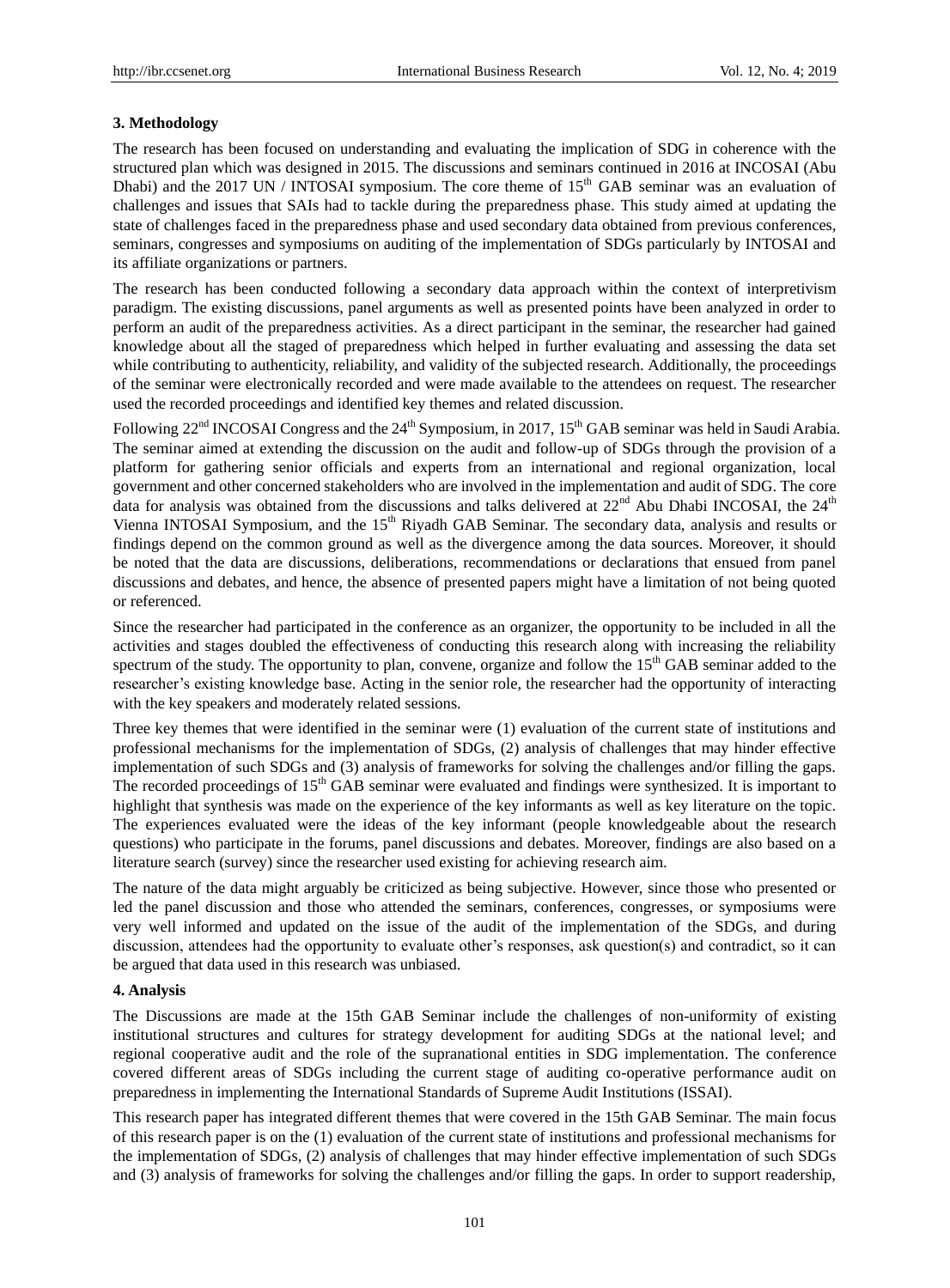findings are linked with each of these themes.

#### *4.1 Evaluation of the Current State of Institutions and Professional Mechanism*

The first theme was the evaluation of the current state of institutions and professional mechanisms for the implementation of SDGs. Based on the synthesis of discussions held in 15<sup>th</sup> GAB seminar and analysis of literature, the researcher found that since its inception in 2015, the SDGs agenda of the UN and its implementation and auditing received due to support from all over the world.

UN and its member states are the owners of the Agenda, and the UN General Assembly takes up the responsibility of setting up regulatory and implementation frameworks. In 2012, the UN established the central or main platform of sustainable development at the UN level, called United Nations High-level Political Forum (HLPF), which later took the responsibility to *monitor* of the 2030 SDGs. It should be regarded as the first move of the UN towards supporting the SDG with institutional backing. This forum replaced the Commission for Sustainable Development of the UN. The format and organizational aspects of the forum are outlined in the UN Resolution 67/290 of 2013. The High-level Political Forum provides the full and active participation of the UN member states and its specialized agencies, and it adopts intergovernmental negotiated political declarations.

Under the auspices of the UN General Assembly, Economic and Social Council of the UN will organize the annual meetings of the HLPF. Moreover, the United Nations Department of Economic and Social Affairs (UNDESA) and its divisions have been and will work on the common goal of SDGs and collaborate with its regional and country level partner. This will strengthen cooperation among stakeholders. Moreover, as per UN Resolution 70/299 of 2016, UNDESA assumes the responsibility of reviewing and following up implementation and progress of SDGs during 2017-2019. Division for Sustainable Development Goals (a Division of the UNDESA) acts as the Secretariat for the HLPF. It provides support in capacity building for the attainment of 17 SDGs and their related thematic issues (Division for Sustainable Development Goals, 2017).

United Nations Development Programme (UNDP), another UN body, advocates the UN's international development network and support in improving and connecting member states (Turner, 2008). UNDP supports the implementation of SDGs by fostering sustainable development, democratic governance and peacebuilding, and climate and disaster resilience. It works with the United Nations Development Group (UNDG) for the eradication of poverty.

Besides its role as a partner for development work and manager of the Resident Coordinator system, UNDP assists in reinforcing joint efforts on development in forums like Economic and Social Council and the General Assembly of the UN. Shah (2018), Deputy Assistant Administrator and Chief Finance Officer of the UNDP and a speaker at the 15th GAB Seminar states that the UNDP:

- (1) Tailor challenges and commitments at country level needs,
- (2) Bring knowledge achieved from across the world,
- (3) Provide access to UNDP tools vital
- (4) Provide integrated solutions to complex problems
- (5) Support the UN development system at the country level.
- (6) Identify means (tools, finance, and technology) for implementing the 2030 Agenda
- (7) De-risk projects, and
- (8) Help countries in broadening the pool of partners.

Finally, in order to put in place a strong follow-up and auditing mechanism for the implementation of the SDG, the UN adopted a robust framework of key performance measures. It provides statistical information to review progress, inform policy, and ensure accountability of all stakeholders.

Steiner (2018) from INTOSAI General Secretariat and one of the speakers at the 15<sup>th</sup> GAB Seminar, highlighted that the UN in its resolutions 66/209 of 2011 and 69/228 of 2014 recognized the need that SAIs should be independent and promote transparency, efficiency and responsibility of public management in achieving SDGs. Resolution 66/209 of 2011 of the UN General Assembly, titled "*Promoting the efficiency, accountability, effectiveness, and transparency of public administration by strengthening supreme audit institutions,"* promotes that the SAIs must be independent. It is "the crowning conclusion of the common efforts of all SAIs to strengthen their independence and for recognition of the Lima and Mexico Declarations." (UN Resolution A66/209).

This resolution supports the independence of SAIs from their respective governments or audited bodies and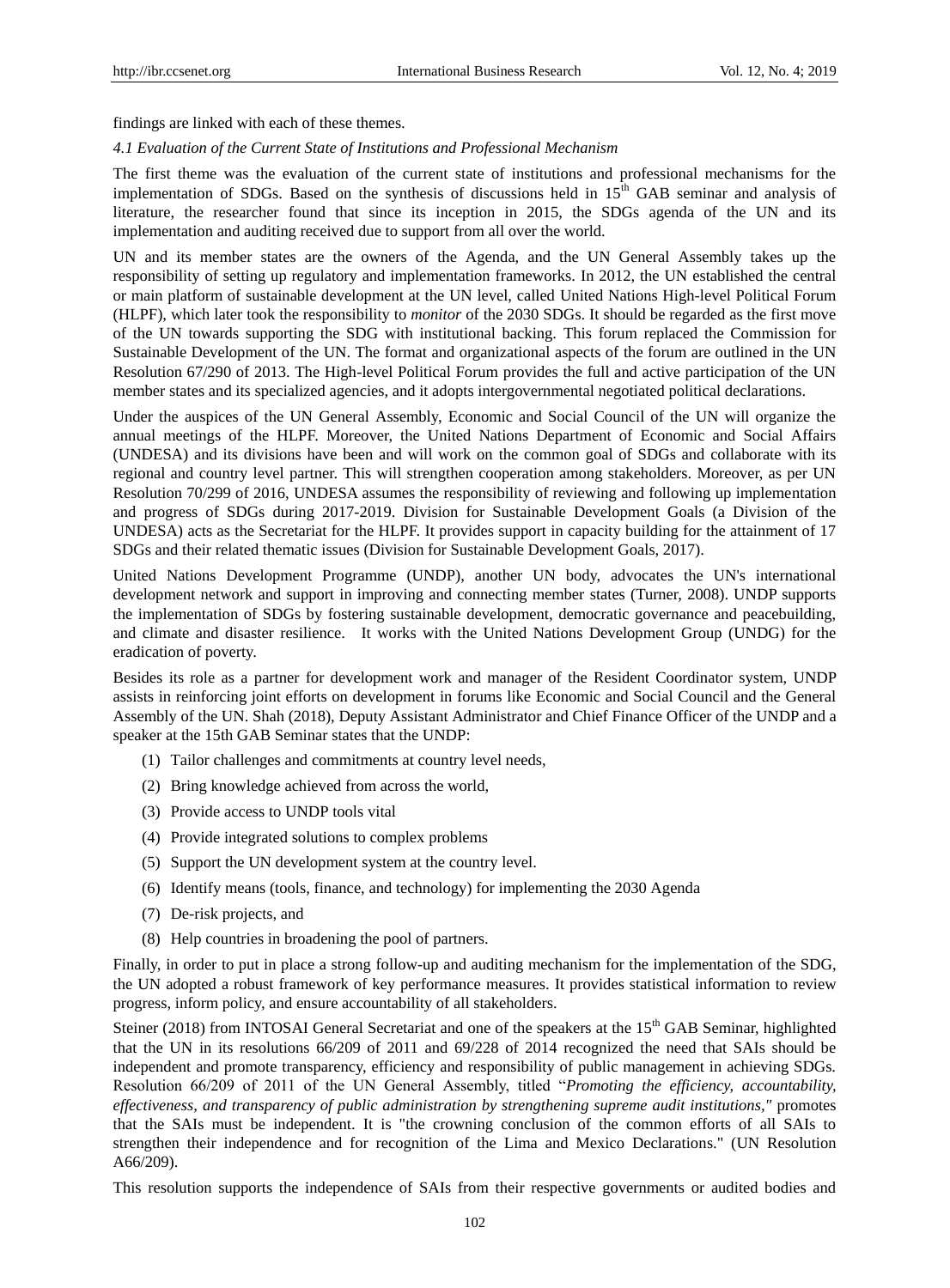mandates them to perform their professional duty. Secondly, in Resolution 69 / 228 of 2014 titled *"Promoting and fostering the efficiency, accountability, effectiveness, and transparency of public administration by strengthening supreme audit institutions",* the UN General Assembly recognizes that SAIs can achieve their duties impartially and effectively only if they are independent and are saved against any pressures. It also recognizes the significant role of SAIs in promoting many important governance concepts (e.g., efficiency, accountability, effectiveness, and transparency) related to administration of public institutions, which assist in accomplishing the planned national and international development targets and priorities (Resolution 69 / 228 of 2014).

It is indicative that the two UN General Assembly resolutions establish the basis for institutional and professional backing and the endorsement of the SAIs of the Member States and their global organization, the international organization of SAIs, the INTOSAI. Thirdly, in 2015, the  $23<sup>rd</sup>$  UN/INTOSAI Symposium reaffirmed the position of the SAIs concerning sustainable development as the core theme of the UN Post-2015 Development Agenda (the 23<sup>rd</sup> UN/INTOSAI Symposium Report).

It is suggested that the role of INTOSAI in the auditing process of SDGs has also indirectly been affirmed on the Symposium, and the INTOSAI included the SDGs as the important theme of its Strategic Plan for 2017-2022. The Report recommendation states: "The United Nations expects INTOSAI and the national SAIs to develop the necessary standards and capacity to be able to contribute to the implementation and the achievement of the Sustainable Development Goals, for example via national oversight and control mechanisms".

The main function of IDI is the provision of capacity building training to regional and national audit bodies. It also supports the Knowledge Sharing Committee (KSC) for fostering knowledge sharing, transferring experience, and skills among the SAIs. Fifthly, the INTOSAI Congress (INCOSAI) of 2016 held in Abu Dhabi stressed on the professionalism of auditing and innovation in standard setting that is aimed at revising and implementing the ISSAI framework. As a result Forum of INTOSAI Professional Pronouncements (FIPP) was developed for revising the due process for INTOSAI's Framework of Professional Pronouncements.

Monroe-Ellis (2018), in her speech on the GAB Seminar highlighted the case of Jamaica that has been at the forefront of the SDG program. She highlighted that Jamaica had developed its development plan in 2009 coincidently naming it Vision 2030. It is highly with United Nations SDGs. Regarding Jamaican government planning of SDGs implementation, Mrs. Pamela Monroe-Ellis noted that (1) the government is currently developing a roadmap for SDGs implementation thus outlining the critical steps to achieve the 2030 agenda, and (2) involving a number of key government Agencies, namely the Planning Institute of Jamaica, the Ministry of Foreign Affairs, and the Statistical Institute of Jamaica, to collaborate in the planning and implementation process.

The Report also affirmed INTOSAI's role of "ensuring standard-setting, knowledge-sharing, capacity development goals and other initiatives that are coordinated effectively in order to support the professional capacity of SAIs, including the ability to audit national development goals and the related SDGs"  $(23<sup>rd</sup>$ UN/INTOSAI Symposium Report). This is another indicator that the INTOSAI and the UN have put in place the professional preparedness for the implementation of the SDGs. Fourthly, as part of setting the professional preparedness, INTOSAI developed a support body, INTOSAI Development Initiative (IDI).

Additionally, the SAI of Jamaica has been active in its contribution and support government endeavors. It held meetings with the Jamaican Statistical Institute to determine the process to identify relevant stakeholders. This was in line with the holistic approach to planning the SDGs implementation. Moreover, SAI Jamaica gathered quite a bit of information during its audits and provided meaningful information to the Statistical Institute keeping its status of remaining independent and objective.

*4.2 Evaluation of Challenges Hindering Implementation* 

The second theme of GAB was the analysis of challenges that may hinder effective implementation of such SDGs. Based on the synthesis of discussions held in 15<sup>th</sup> GAB seminar and analysis of literature, the researcher found that even though the actions taken by the UN show that there is global institutional preparedness for implementation of SDGs, the  $15<sup>th</sup>$  GAB Seminar showed that there were some vital requirements to be considered for facilitating the institutional preparedness.

- (1) *Consideration at the UN level:* According to the 15th GAB Seminar, the speaker from the United Nations Office of Internal Oversight (UNOIOS). Mendoza (2018) suggested that there were still some risks for developing the auditing of SDGs that were identified by the UN General Assembly. These risks were:
	- a) The agenda was not matched by the significant increase in resources needed;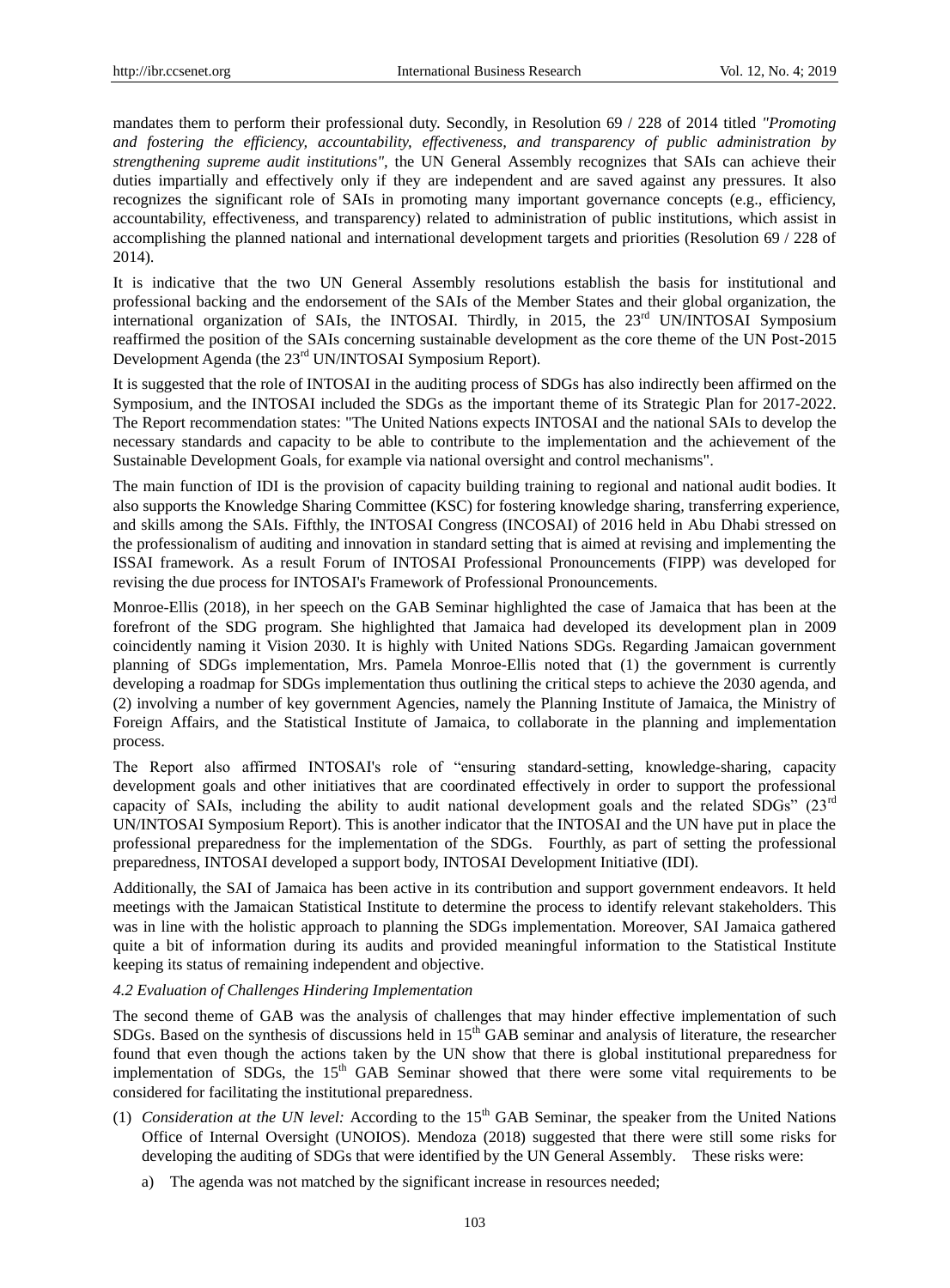- b) UN SDGs may not have established a policy to support the needs assessment of member states in identifying resource gaps;
- c) Secretariat programmes may not have the strategic funding policy to advocate for the agenda 2030 and for supporting member states with capacity building programmes;
- d) The Secretariat may not have a holistic strategy at the international, regional and global levels to support high-level political reform in enabling member states with the means of implementation; and
- e) Programmes may not have mechanisms to coordinate the implementation of SDGs in programmes of work.
- (2) *Planning approach consideration at the national level:* Mr. Darshak Shah (2018) highlighted that SDGs implementation requires a holistic approach and cooperation among stakeholders. He argued that governments planning systems were not yet fully geared to include all groups of stakeholders in the planning phase and suggested more specifics on planning approach.

Mihm (2018), the Managing Director of Strategic Issues, US Government Accountability Office reminded on GAB Seminar that the whole government approach of planning should (a) focus on the expected performance in a cross-cutting way that look across individual programmes and ministries (b) consider vertical integration of programmes at National level down to a more localized implementation level (c) require government to be focused on innovation for systematically finding new, different, and more creative ways to achieve results.

- (3) *Diversity in planning approach:* It is reflected that there is no uniformity of government planning systems that would be fully geared to include all groups (stakeholders and sectors) in the planning phase. Regarding this, Mr. Darshak Shah (2018) noted that some countries still need to ensure the adequacy of institutional architecture and platform, suggesting that the non-uniformity in the planning system would risk the achievement of the motto of the SDG Agenda *"No None is Left Behind"* and the issue should be addressed at the global, regional, and national levels. He also suggested that SDGs can be implemented if the government adopts a holistic planning approach by involving all categories of stakeholders.
- (4) *Diversity in risks:* It was indicated in the 15<sup>th</sup> GAB Seminar that there were risks of the diversity of countries that may influence the uniformity of implementation of the SDGs. Mr. Darshak Shah (2018), argued that countries face different types of risks including geographical, political and societal risks. He highlighted the need for engagement of multiple sectors of society along with difficulty in tracking, monitoring and quantifying results and success.
- (5) *Diversity in quality and comparability among the Member States:* It is evident that there is a difference in culture and institutional infrastructure among the member states. This might influence diversity in quality and comparability of SDGs implementation and the audit approach and activity. Mrs. Heidi Mendoza (2018) stated that Secretariat programmes might not have prepared *statistical programmes* with the necessary capacity to support member states to improve gaps in quality and comparability. This necessitated the preparation of statistical programmes that would enable the improvement of quality and comparability for detecting gaps and enhancing catch-ups for harmonization.

Even though stakeholders are making necessary efforts for implementing the auditing of the SDGs, it is still questionable whether there is uniformity at national level SAIs. There are some serious problems or challenges stated by the speakers on the  $15<sup>th</sup> GAB$  Seminar. The challenging issues that the UN, the Member States of the UN, INTOSAI, and SAIs need to address and solve the followings.

- *(1) The absence of data at the national level to national audit bodies: As* Mrs. Heidi Mendoza (2018), the under-secretary for the United Nations Office of International Oversight (OIOS) stated on  $15<sup>th</sup>$  GAB Seminar, this problem was the obstacle to ensure policy implementation at national, regional and global levels.
- *(2) Lack of independence of SAIs:* According to Mrs. Pamela Monroe-Ellis (2018), Auditor General of Jamaica and the speaker at the  $15<sup>th</sup> GAB$  Seminar, the lack of independence was related to the governance system in place. She stated that this problem could render SAIs unable to respond promptly to evolving dynamics thus running the risk of being unable to maintain relevance besides impairing the objectivity and effectiveness of SAIs. Dr. Silke Steiner (2018) from INTOSAI General Secretariat, and a speaker at the GAB Seminar, suggested that the obstacles to SAIs as reviewed by IDI report of 2017 made by the SAI Global reveals that SAIs were hampered in the general performance by constraints in their operational, legal, and financial independence. Noting this is worrying, she suggested that only Independent and capable SAIs can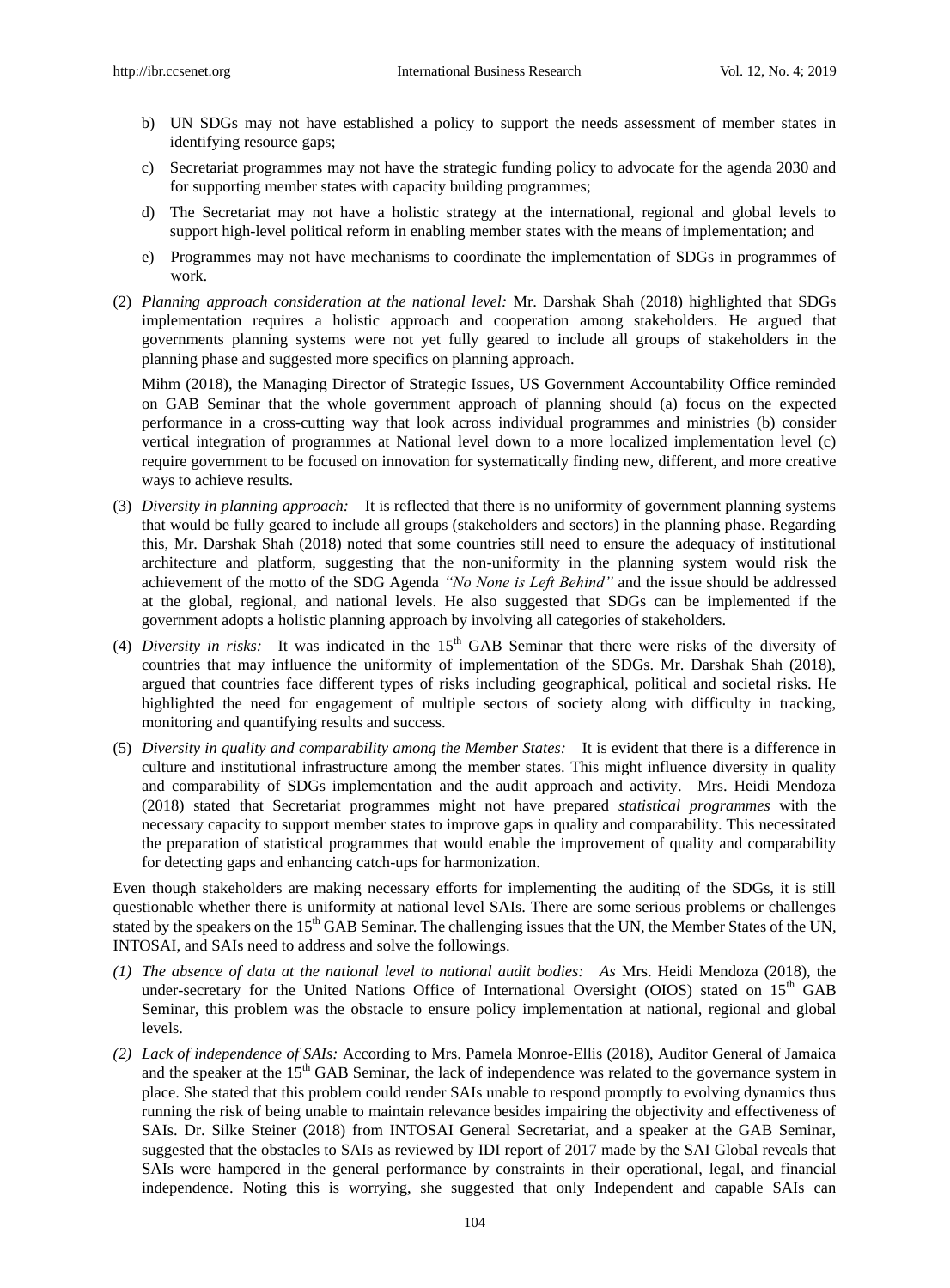effectively contribute to the successful implementation of SDGs and that household limited financial Independence and limited rights with regards to the publication of audit reports had a negative impact on the capacity of SAIs. This indicated the requirement of making SAIs independent regarding operational, legal and financial perspectives.

- *(3) Diversity in the involvement of SAIs in requests for support in implementing SDGs:* It is raised in the GAB Seminar that there is non-uniformity in the involvement of SAIs in orientations and pieces of training in the national and international plans and the focus was mostly the consideration of the mainstreaming the SDGs in the plans. This was taking out the important body, the SAIs, out of the equation in which they have a vital role in auditing implementation of the SDGs. Mr. Darshak Shah (2018) noted *that* Saudi Arabia, to the contrary, was continuing to make good progress in considering SAIs for orientations and training.
- *(4) The trade-off between complexity and quality in SAIs work:* On the Seminar, Mr. Khalid Hamid (2018), Chairman of INTOSAI Financial Auditing, Accounting Subcommittee, and the Supervisory Committee on Emerging Issues, and a speaker at GAB Seminar suggested that the relevance of SAIs rests on two dimensions of complexity and quality. This might be suggested that as the complexity of the SAIs work enhances, the quality of the work may decrease. Linking to ISSAI 12, which defines the operational principles of SAIs in accordance to the fundamental expectation of making a difference to the lives of citizens, he notes that the real value adding of SAIs is related to public interest and hence the whole public assurance process. This suggested the requirement of hard work of SAIs to take upon their responsibility to the public interest to counter the trade-off between complexity and quality. Related to non-uniformity of complexity dimension of SAIs work, he suggested that the concept of scalability poses difference of doing full-scale work and focused work and that in small countries no need to do full ISSAI audits and hence they can do risk-based limited amounts as in large countries.
- *(5) Approach to auditing:* The traditional approach to auditing financing and compliance audit. Mr. Christopher Mihm (2018), the Managing Director of Strategic Issues, US Government Accountability Office, speaking on GAB Seminar highlighted that a *holistic approach to auditing* had to be evolved. He suggested that the traditional financing and compliance audit would remain bedrock to what we do in the value and benefits they will provide to our citizens. He suggested that in the governance complexity being witnessed and the new tools and mechanisms that governments are using to implement the SDGs; such tools, the mechanisms, and the methodologies for audit should evolve with the complex arrangements of governance process and structure the government uses and the activities that are being used to implement the SDGs and finally the resulting outcomes or achievements.

He added that auditing must evolve to the *holistic approach to auditing*, in which the traditional approaches of financing and compliance audit will remain the bedrock and that the tools, the mechanisms and the methodologies for audit should evolve to cop up with the new tools and mechanisms the governments are using to implement the SDGs that arose with complexity of governance and ensuring arrangements. Auditing should look at the outcomes or achievements of the governance processes and structures and activities used to implement SDGs.

- *(6) Approach to audit plan:* The recommended approach to the audit plan of the SDGs raised on GAB Seminar is the thematic approach to audit plan that needs to be developed. Mrs. Pamela Monroe-Ellis (2018), Auditor General of Jamaica, states that they used five themes – project plan, resource management, technology, governance, and procurement - in audit plan intended to assess the effectiveness of the government plan to implement the 17 SDGs and to review the economic performance of key ministries such as Ministry of Finance to ensure fiscal prudence and responsibility. Our plan also spans issues of a social and economic nature.
- *(7) Approach to reporting:* It is noted on the GAB Seminar that the whole concept of integrated reporting is moving away from the purely financial reporting that most governments and even the UN system are used to. Regarding SAIs reporting, Mr. Darshak Shah (2018) noted the need to move in the direction of *integrated reporting* (from financial reporting) and then the *SAIs have to start to audit the process of integrated reporting*. The auditing and evaluation must always be aligned with national capacities.

Highlighting the case of Jamaica, Mrs. Pamela Monroe-Ellis (2018) highlighted the priority given by SAI Jamaica to the preparation of *the Strategic Plan* of its own as a development plan. The plan links its strategies with the 12 principles in ISSAI 12 such that SAI Jamaica remains relevant through the delivery of high-quality reports with actionable recommendations to meet stakeholder needs. To be able to cop up with this task, SAI Jamaica needed to build capacity by taking steps to rank audit candidates based on the impact on the outcome of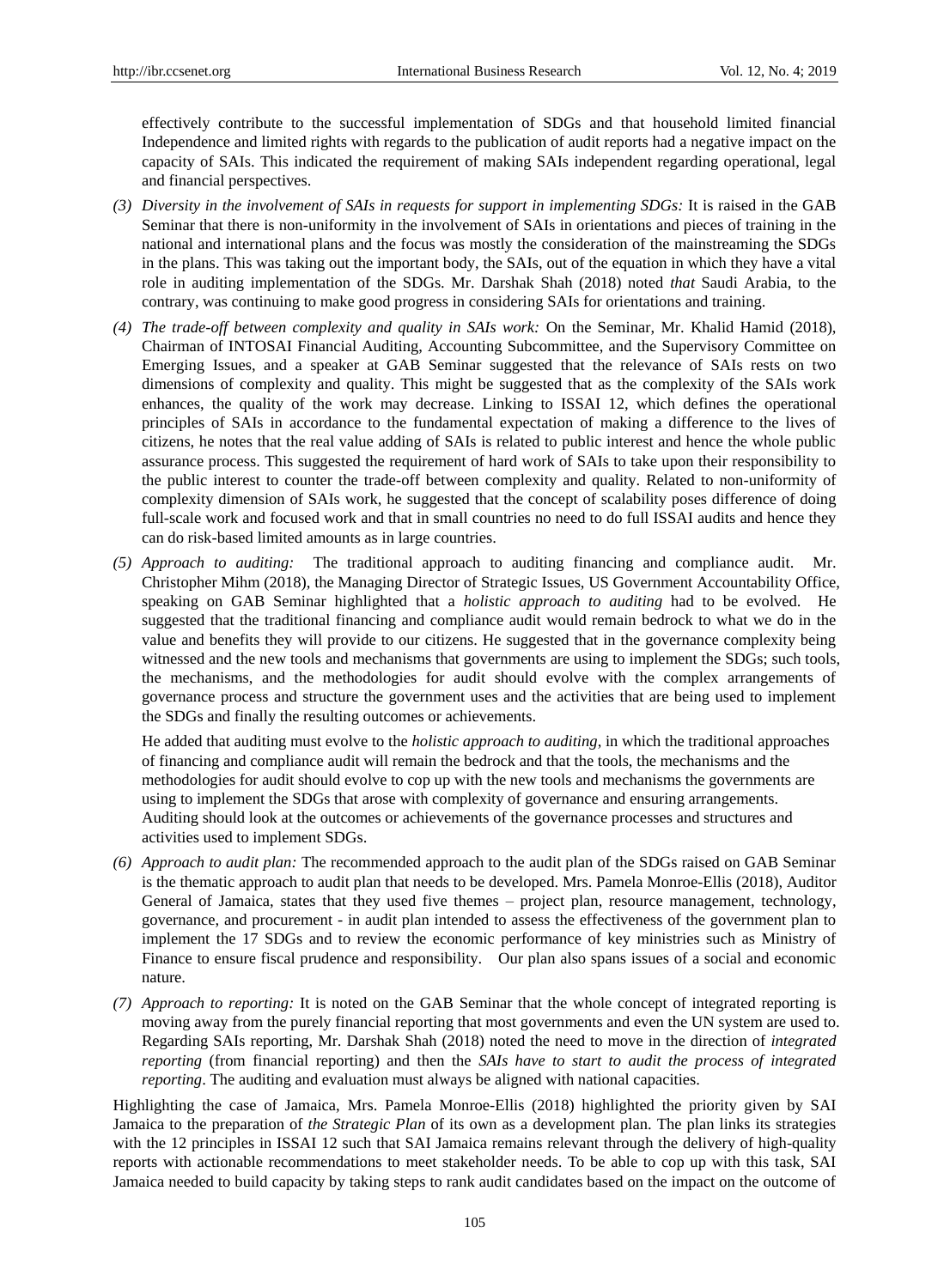its development plan.

Additionally, SAI Jamaica has developed the *thematic audit plan 2017-2019* to audit the effectiveness of the government plans to implement the 17 SDGs. This audit plan reflects five fundamental themes, namely (1) project planning, (2) resource management, (3) technology, (4) governance, and (5) procurement. This framework would enable SAI Jamaica to assess and audit the government plans and its implementation progress and to ensure whether everything is on the right track.

Moreover, SAI Jamaica is required to consider the economic side and hence to review the economic performance of the Jamaican Ministry of Finance in keeping track with the legislated fiscal targets. This is a critical element of the mechanism to safeguard and engender fiscal prudence and responsibility. These steps of SAI Jamaica indicated that it is worthwhile to take a proactive role in professional auditing rather than taking a reactive position. Furthermore, recognizing that it must be engaged in multifaceted audit approach to achieve better audit outcomes, SAI Jamaica pursued a *stakeholder engagement* enhancement process. To this effect, through the initiative led by IDI, SAI Jamaica has recently completed and published the stakeholder engagement.

Mrs. Pamela Monroe-Ellis highlighted that this approach (1) could be used to identifying and directing limited resources to areas of greatest need, (2) would play an essential role in scrutiny and advocacy, and (3) would develop the understanding of stakeholders and further the mandate of the SAI Jamaica by amplifying its role. Hence, SAI Jamaica has had many discourses with civil society representatives. Regarding the technical expertise of human resources for auditing, Mrs. Pamela Monroe-Ellis informs that SAI Jamaica included economists along with experts from other areas. This suggests that it is not only accountants' expertise is enough to implement the auditing of the complex SDG implementations and that accountants, statisticians, and others are required.

In order to make sure of preparedness for the expected assessment and evaluation in the auditing process, SAI Jamaica worked closely with the Jamaican Statistical Institute. It held meetings to determine the process of identifying relevant stakeholders and providing meaningful information to the Statistical Institute. Hence, SAI Jamaica gathered information during their audits and hence could assist in contributing to the completion of the 39% of 223 relevant indicators that the Institute could not have produced yet.

Finally, on the regional INTOSAI, Caribbean Organization of Supreme Audit Institutions (CAROSAI), Mrs. Pamela Monroe-Ellis (2018) highlighted three priority areas in support of this outcome at CAROSAI level, namely, (1) attainment of high quality audits creating regional impact through collaborative and parallel audits, (2) use of strategic performance measurement and reporting tools for effectiveness and capacity building and professionalization of SAIs, and (3) use of active stakeholder engagement techniques to maintain relevance by building trust and confidence among stakeholders so as to have greater audit impact.

## *4.3 Solutions for Solving Challenges and Filling Gaps*

The third theme was the analysis of frameworks for solving the challenges and/or filling the gaps. Following the presentations of the speakers and the discussions of the participants of the  $15<sup>th</sup>$  GAB Seminar, different complementing remarks of importance were noted that could serve as recommendations on the issues and challenges that were mentioned earlier in this paper. It was observed that due to the complexity of the 2030 Agenda, and the overlapping nature of governance complexity of the programmes and outcomes, and noting that the government (its ministries and agencies) must work together using a holistic approach or *whole government approach,* Mr. Mihm and others suggest the following recommendations:

- (1) There is a need to be able to focus on performance across the governance bodies, where there must be a horizontal integration across various ministries, and vertical integration at the national level that involves civil society and stakeholders' engagement so that it creates the whole government approach.
- (2) The governments need to be focused on innovation, which is required by the whole government perspectives. They should systematically look for new, different, and more creative ways in order to achieve results. This calls for investment in technology.
- (3) The governments need to be using data and evidence to drive decisions, and the plenty of evidence gaps discussed in the Seminar should be filled and identify what works.
- (4) Governments need to manage systematic risk across the entire enterprise across a delivery network of organizations or activities rather than the risk of any individual organization or activity in order to identify the riskiest partner not only from government bodies but also from a contractor or the civil society organization.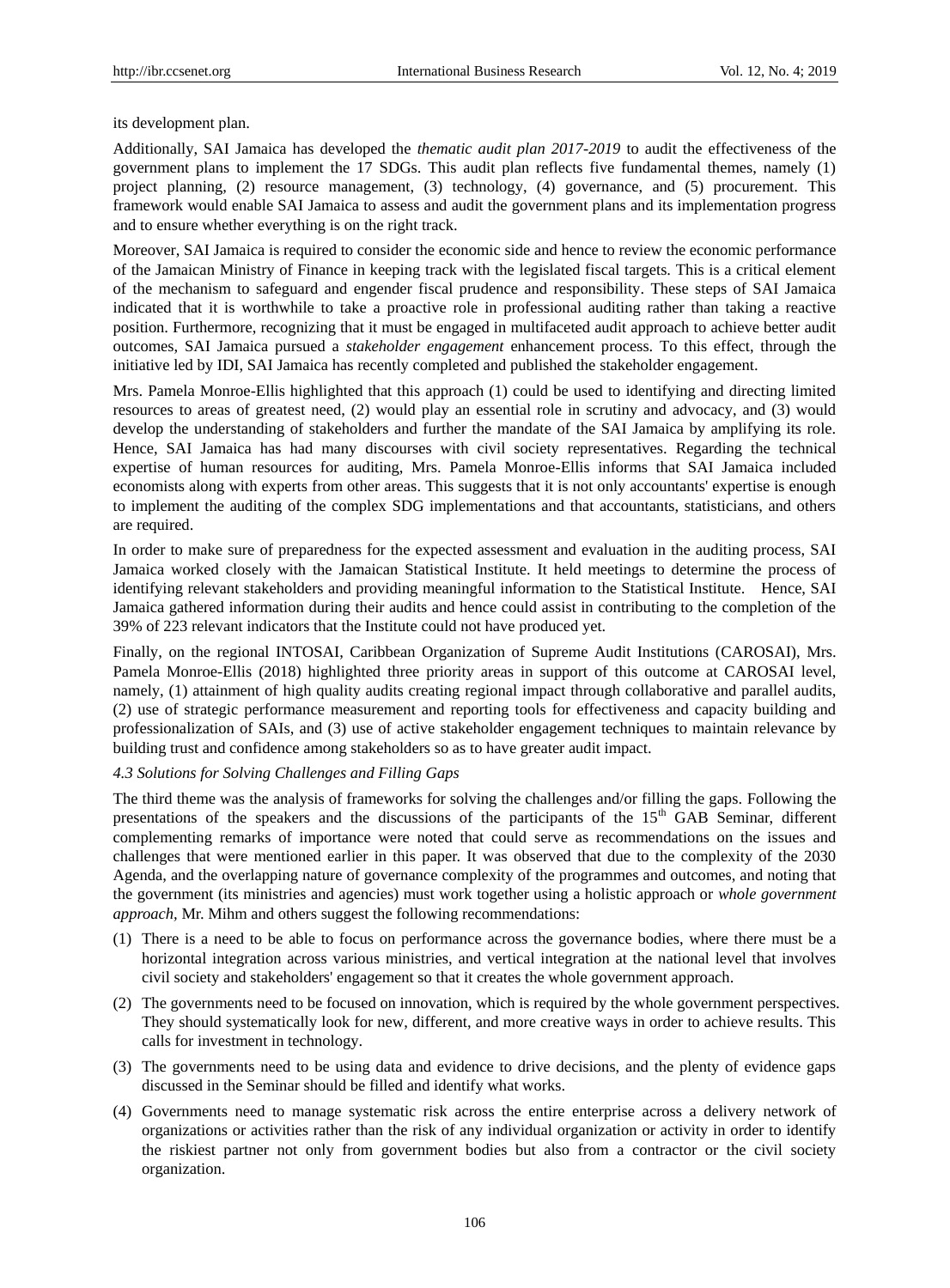- (5) Governments need to adopt appropriate collaborative mechanisms and network management by putting in place appropriate institutional arrangements as part of the silo-busting approach.
- (6) Governments need to build organizational capacity at the center of government in order to enhance new and different ways of doing business in order to leverage the capacity of doing outside the center. This requires building capabilities in the strategic management that requires capabilities in in-depth data analysis and all others.
- (7) Governments must employ strategies for public engagement openness and transparency such that they are told the critics or views heard from society.
- (8) Audits must evolve, and the concept referred to as a holistic approach of auditing in addition to the traditional approaches to financial compliance. It is needed to make sure that the tools, the mechanisms, and the methodologies put in place for audit evolve in tandem with the complexity of the arrangements used by governments to implement the 2030 Agenda.

## **5. Conclusion**

This research paper recalled the core of the 15<sup>th</sup> GAB Seminar by evaluating and synthesizing key themes related to the implementation of the SDGs both on the national and the international level. The analysis made has shown that the presentations and discussions at the  $15<sup>th</sup> GAB$  Seminar indicated there is institutional preparedness for implementing the SDGs and that there is professional preparedness for auditing the implementation of the SDGs.

The exploratory analysis of the global institutional preparedness indicates that (1) the necessary institutional frameworks for coordinating, following-up, and reviewing have been established at the UN level, and (2) UNDP has been functioning at global and country levels and harmonizing the diversity of cultures, which is one of the themes of the 15th GAB Seminar. UNDP is serving the role of advisory, coordination and integrating roles and offering the services noted above. Additionally, the analysis of the requirements for institutional preparedness from the 15th GAB Seminar presentations and discussions on diversities related to institutional preparedness suggests that there are specific areas of priority for achieving harmonization among the Member States due to the existing cultural diversity among them. This is very important for ensuring the motto of the UN on SDG Agenda, namely, "*No One is Left Behind*."

Moreover, there is an indication from the analysis that the necessary professional preparedness for implementing the SDGs has been put in place at the global and national levels. Even though there is the necessary preparedness for implementing the auditing of the SDGs, it is still questionable whether there is uniformity at national level SAIs. There are some serious problems or challenges stated by the speakers on the 15<sup>th</sup> GAB Seminar. The challenging issues that the UN, the Member States of the UN, INTOSAI, and SAIs need to address and solve are specified on the Seminar. Based on the synthesis of GAB, future researchers and conferences should corroborate the points raised in the paper to evaluate their relevance and implementation in other contexts (for example, countries, SAIs, etc.).

#### **References**

- Bernstein, S. (2013). The role and place of the High-level Political Forum in strengthening the global institutional framework for sustainable development. Munk School of Global Affairs, University of Toronto.
- Biermann, F., Kanie, N., & Kim, R. E. (2017). Global governance by goal-setting: the novel approach of the UN Sustainable Development Goals. *Current Opinion in Environmental Sustainability, 26,* 26-31. https://doi.org/10.1016/j.cosust.2017.01.010
- Brissett, N. O. (2018). Sustainable Development Goals (SDGs) and the Caribbean: Unrealizable promises? *Progress in Development Studies, 18*(1), 18-35. https://doi.org/10.1177/1464993417734440
- Clayton, T., & Radcliffe, N. (2015). Sustainability: a systems approach. Routledge.
- Crane, A., & Matten, D. (2016). Business ethics: Managing corporate citizenship and sustainability in the age of globalization. Oxford University Press.
- Division for Sustainable Development Goals (2017, January 18). Capacity Development, Including Supporting National Voluntary Reviews. Retrieved from:<https://sustainabledevelopment.un.org/about/dsd>
- Guthrie, J., Ball, A., & Farneti, F. (2010). Advancing sustainable management of public and not for profit organizations.
- Hak, T., Janoušková, S., & Moldan, B. (2016). Sustainable Development Goals: A need for relevant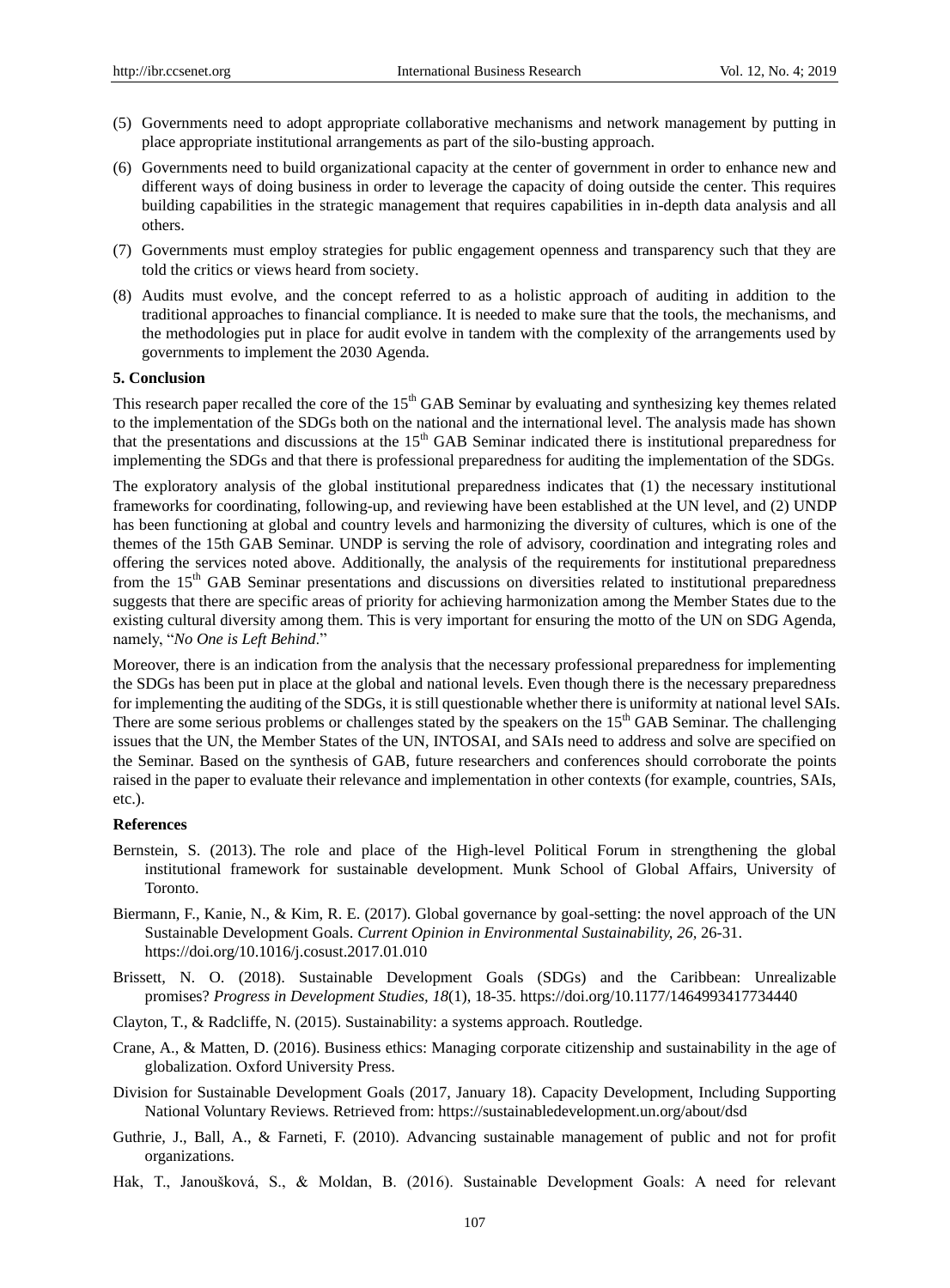indicators. *Ecological Indicators, 60,* 565-573. https://doi.org/10.1016/j.ecolind.2015.08.003

- Hamid, K. (2018, September). The relevance of SAIs on Complexity and Quality. Paper presented at the GAB: The 15<sup>th</sup> GAB Seminar, Riyadh, Kingdom of Saudi Arabia.
- Holden, E., Linnerud, K., Banister, D., Schwanitz, V. J., & Wierling, A. (2017). The Imperatives of Sustainable Development: Needs, Justice, Limits. Routledge. https://doi.org/10.4324/9780203022177
- INTOSAI (2019, January 27). International Organization of Supreme Audit Institutions Strategic Plan of INTOSAI 2017-2022. INTOSAI. Retrieved from: http://www.intosai.org/about-us.html
- INTOSAI (2017, January 18). International Organization of Supreme Audit Institutions Strategic Plan of INTOSAI 2017-2022. INTOSAI. Retrieved from: http://www.intosai.org/news/previous-information/previous-information-2017/271017-innovations-intosai-s tandard-setting-structure.html
- INTOSAI (2016, January 18). 24<sup>th</sup> UN/INTOSAI Symposia. Retrieved from: <http://www.intosai.org/events/gallery/2017/24th-unintosai-symposium.html>
- Laszlo, C., & Zhexembayeva, N. (2017). Embedded sustainability. In Embedded Sustainability (pp. 116-140). Routledge. https://doi.org/10.4324/9781351278324-7
- Mawdsley, E. (2018). From billions to trillions" Financing the SDGs in a world "beyond aid. *Dialogues in Human Geography, 8*(2), 191-195. https://doi.org/10.1177/2043820618780789
- Mendoza, H. (2018, May). Risks for Developing the Auditing of SDGs. Paper presented at the GAB: The 15<sup>th</sup> GAB Seminar, Riyadh, Kingdom of Saudi Arabia.
- Mihm, C. (2018, May). Government Approach to Planning. Paper presented at the GAB: The 15<sup>th</sup> GAB Seminar, Riyadh, Kingdom of Saudi Arabia.
- Monroe-Ellis, Pamela (2018, May). The progress of Member States Jamaican Institutional Preparedness: The 15<sup>th</sup> GAB Seminar, Riyadh, Kingdom of Saudi Arabia.
- Reichborn-Kjennerud, K., & Johnsen, A. (2018). Performance audits and supreme audit institutions" impact on public administration: The case of the office of the auditor general in Norway. *Administration & Society, 50*(10), 1422-1446. https://doi.org/10.1177/0095399715623315
- Sachs, J. D., & Schmidt-Traub, G. (2017). Global fund lessons for sustainable development goals. *Science, 356*(6333), 32-33. https://doi.org/10.1126/science.aai9380
- Shah, D. (2018, September). Role of UNDP in SDG Implementation. Paper presented at the GAB: The 15<sup>th</sup> GAB Seminar, Riyadh, Kingdom of Saudi Arabia.
- Spangenberg, J. H. (2017). Hot air or comprehensive progress? A critical assessment of the SDGs. *Sustainable Development, 25*(4), 311-321. https://doi.org/10.1002/sd.1657
- Steiner, S. (2018, May). Role of SAIs in SDG Implementation. Paper presented at the GAB: The 15<sup>th</sup> GAB Seminar, Riyadh, Kingdom of Saudi Arabia.
- 22<sup>nd</sup> INCOSAI: Abu Dhabi Declaration:

[http://www.intosai.org/fileadmin/downloads/downloads/0\\_news/2016/141216\\_EN\\_AbuDhabiDeclaration.p](http://www.intosai.org/fileadmin/downloads/downloads/0_news/2016/141216_EN_AbuDhabiDeclaration.pdf.pdf) [df.pdf;](http://www.intosai.org/fileadmin/downloads/downloads/0_news/2016/141216_EN_AbuDhabiDeclaration.pdf.pdf) Accessed 11 September 2018

[https://undg.org/;](https://undg.org/) Accessed 10 September 2018

- 23rd UN/INTOSAI Symposium Report:
	- [http://www.intosai.org/fileadmin/downloads/downloads/5\\_events/symposia/reports/EN\\_23\\_UN\\_INT\\_Symp](http://www.intosai.org/fileadmin/downloads/downloads/5_events/symposia/reports/EN_23_UN_INT_SympReport_Final.pdf) [Report\\_Final.pdf;](http://www.intosai.org/fileadmin/downloads/downloads/5_events/symposia/reports/EN_23_UN_INT_SympReport_Final.pdf) Accessed 13 September 2018
- 24<sup>th</sup> INTOSAI Symposium:

[https://publicadministration.un.org/en/news-and-events/calendar/moduleid/1146/ItemID/2943/mctl/EventDe](https://publicadministration.un.org/en/news-and-events/calendar/moduleid/1146/ItemID/2943/mctl/EventDetails) [tails;](https://publicadministration.un.org/en/news-and-events/calendar/moduleid/1146/ItemID/2943/mctl/EventDetails) Accessed 13 September 2018

[http://workspace.unpan.org/sites/Internet/Documents/UNPAN97270.pdf;](http://workspace.unpan.org/sites/Internet/Documents/UNPAN97270.pdf) Accessed 13 September 2018

INTOSAI:<http://www.intosai.org/about-us.html>Accessed 14 August 2018.

INTOSAI Development Initiative (IDI):

<http://www.intosai.org/en/about-us/intosai-development-initiative-idi.html>Accessed 01 September 2018. INTOSAI KSC:<http://www.intosaiksc.org/default.php?syn=1&e=0>Accessed 01 September 2018.